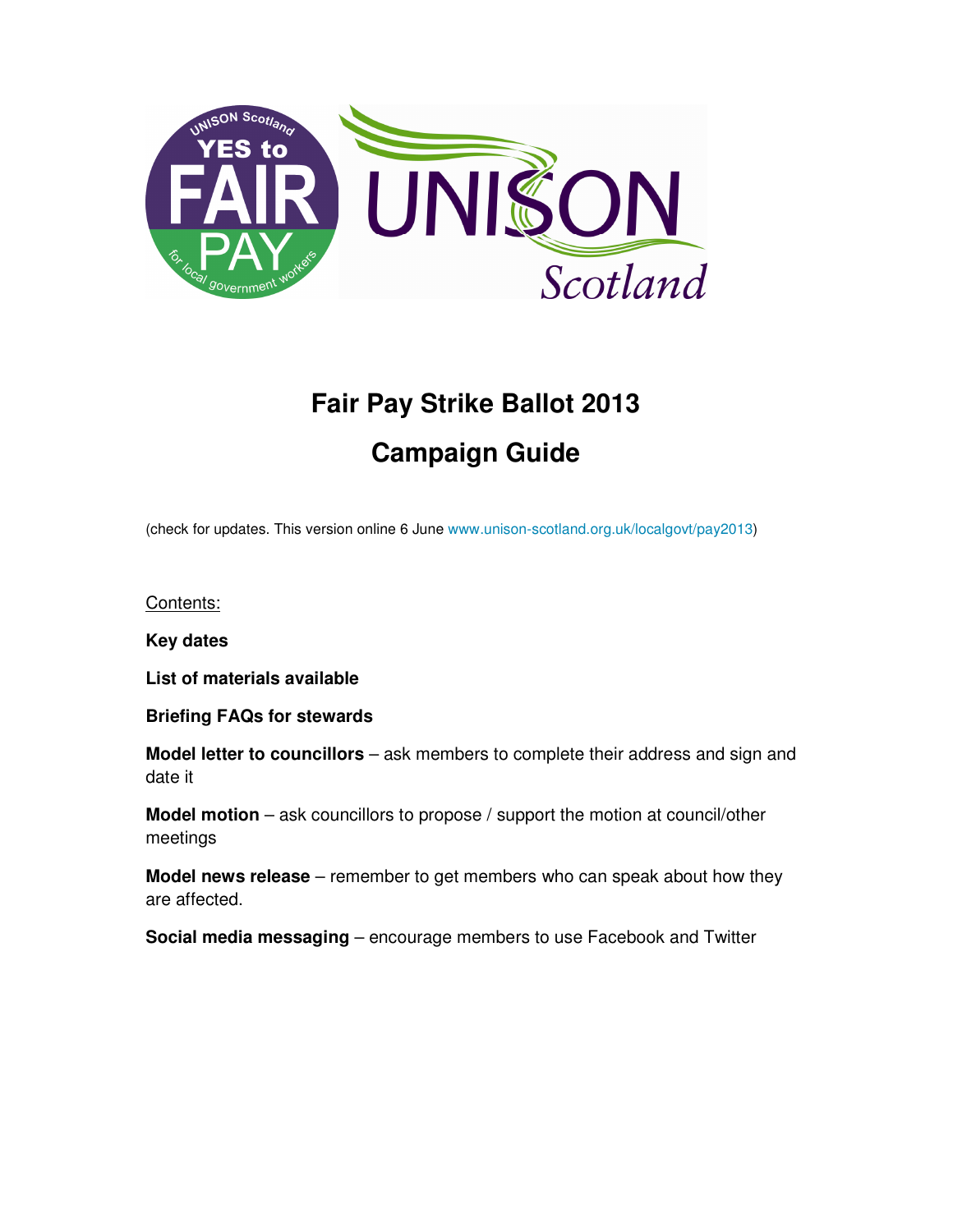#### Key Dates:

#### **Fair Pay Day of Action Tues 11 June**

Branch workplace activities/lobbying councillors/get members to sign letters etc.

#### **Fair Pay Day of Action Tues 25 June**

Branch workplace activities/lobbying councillors/get members to sign letters etc.

Dundee – Fair Pay Day City centre street theatre fat cat stunt/leafletting Lunchtime rally in City Square (venue tbc)

(Dundee events are part of STUC Austerity Uncovered There is a Better Way tour More details at thereisabetterway.org and on There is a Better Way's Facebook)

| <b>Ballot opens</b> | Wed 3 July |
|---------------------|------------|
|                     |            |

**Ballot closes Tues 13 August** 

#### List of materials available:

Yes to Fair Pay A3 and A4 posters, A5 leaflets and stickers – distributed to branches.

Small numbers of these are also in the four UNISON Scotland offices.

A second A5 leaflet will be produced and sent to branches in time for 25 June Fair Pay Day.

Posters and leaflets are also online. They can be printed off from the website, as can FAQs for members, this guide and 3 A4 leaflets with key information on the back.

A series of UNISON Scotland news releases/briefings will highlight arguments, with new back-up facts and figures, so check online for regular updates.

www.unison-scotland.org.uk/localgovt/pay2013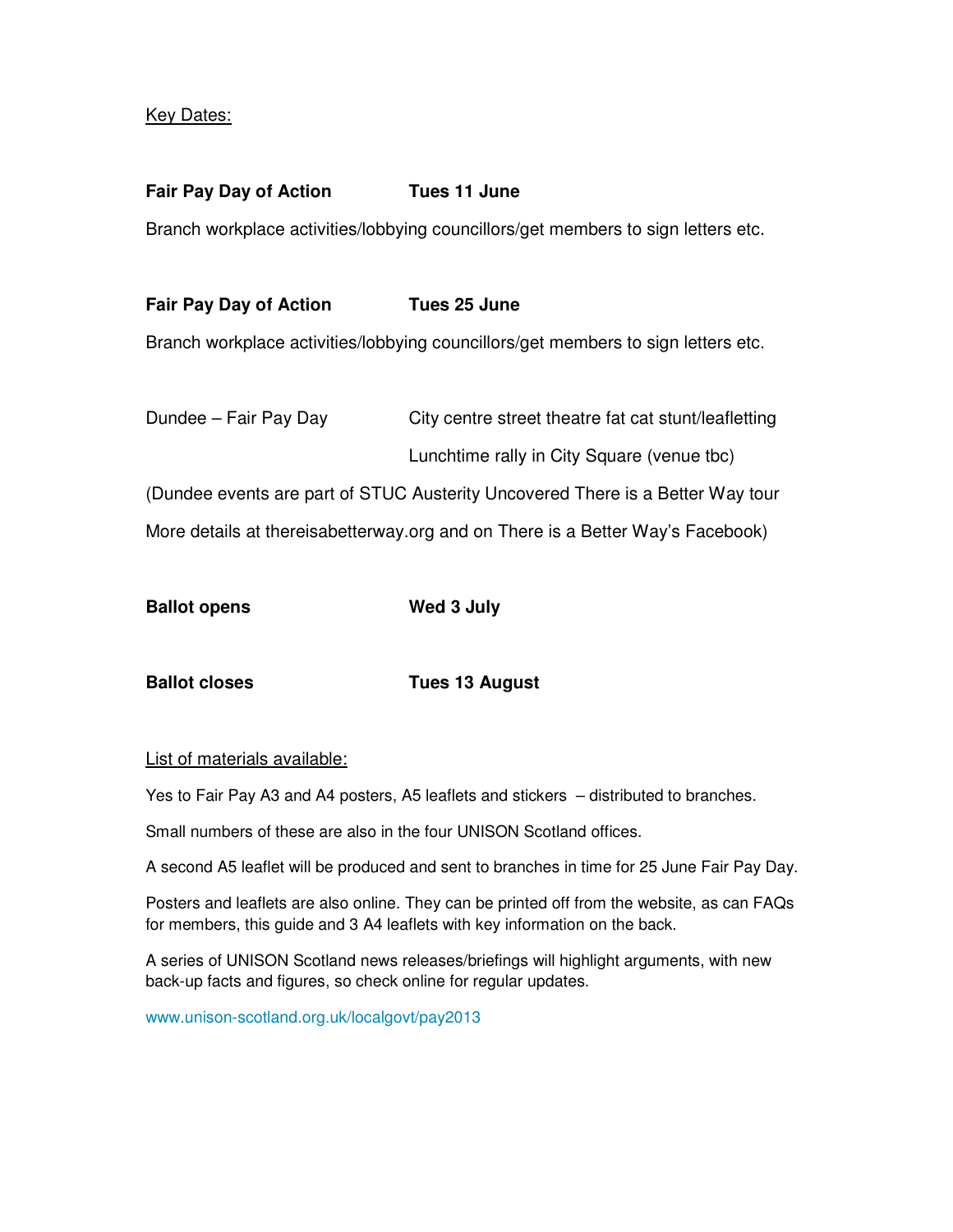## Briefing FAQs for stewards

NB: This Campaign Guide and the FAQs will be updated during the campaign. You can see on the website what the date of the most recent update is. Check regularly so you have any new arguments or facts and figures or other useful material. www.unison-scotland.org.uk/localgovt/pay2013

#### **When does the ballot open?**

The ballot runs from 3 July to 13 August. Ballot papers will be posted to the home addresses of all members entitled to vote. It is important members use their vote.

#### **Why is UNISON asking members to vote for strike action?**

Members voted to reject the offer from the employers, the Convention of Scottish Local Authorities . COSLA has since said no to reopening talks. We are now asking members if they are prepared to take strike action to persuade the employers to improve the offer.

#### **What was the offer?**

A 1% increase and a Living Wage of £7.50 an hour (to be applied after the 1% rise).

## **Hasn't UNISON been campaigning for the Living Wage?**

Yes, and this part of the offer is welcome. However, it does not 'consolidate' the Living Wage as there is no commitment to increase it in future years.

## **Anything else?**

The employers indicated that they want to link pay increases in future years to changes in terms and conditions. This could mean attacks on sick pay in future.

#### **What is UNISON asking for? What was our claim?**

We want a fair pay rise and a promise to increase the Living Wage annually.

In 2011 the trade unions submitted a pay claim for £500 and the Living Wage. In 2012 we asked for £1000 and the Living Wage. The employers ignored these claims and imposed a pay freeze for two years. This followed a 0.65% pay rise.

## **Shouldn't we just accept a 1% rise?**

Members have voted to reject it. In fact, it isn't a rise - we are continuing to have effective pay cuts. During the last three years, most local government workers have seen the value of their pay fall by nearly 13%, while living costs soared.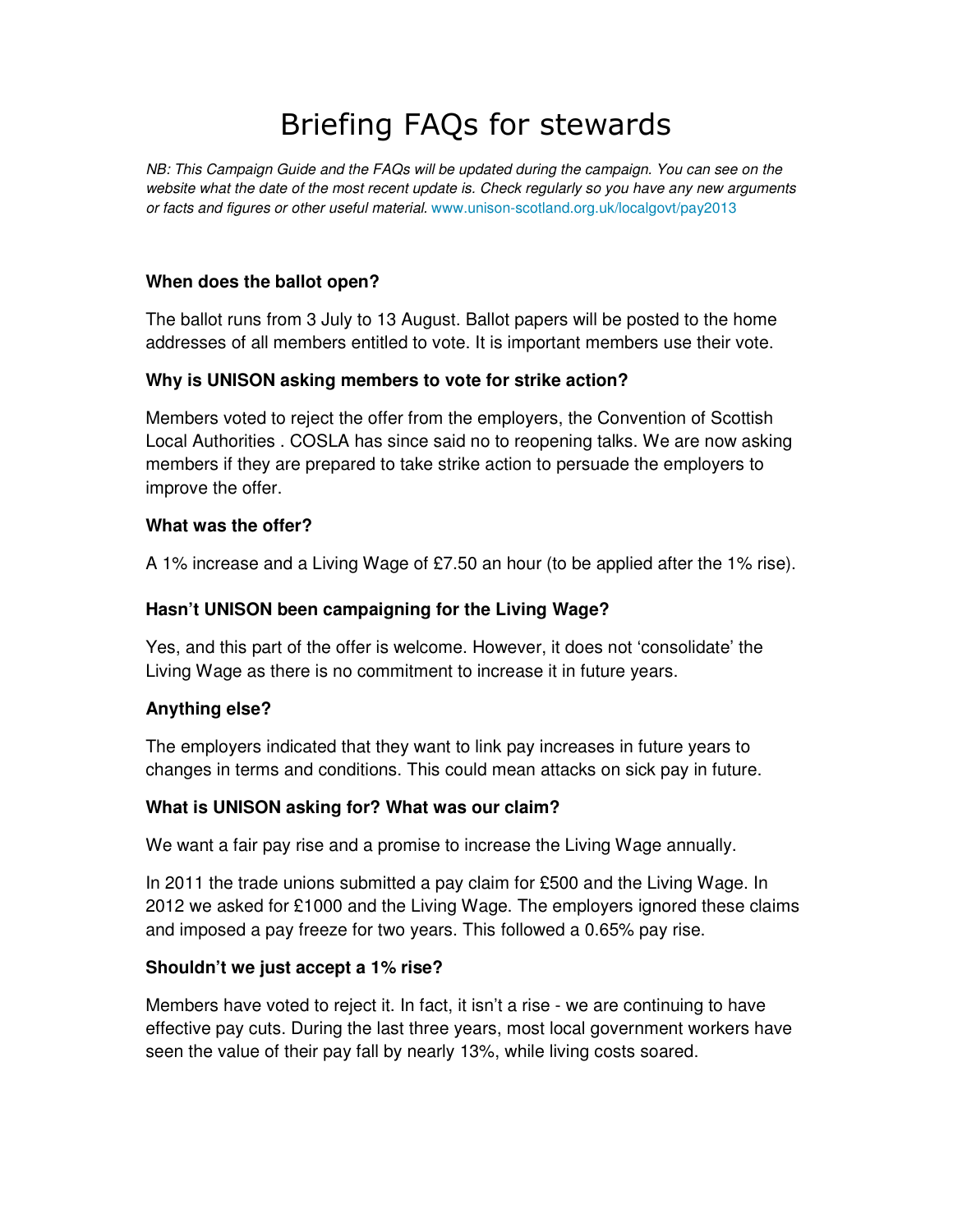Inflation saw prices rise by11.2% (RPI). The UK currently has the highest food and energy inflation in Western Europe. Meanwhile the wealth of the richest 1000 people went up by £116 billion. They could pay off the UK deficit three times over.

## **Wouldn't increasing the offer lead to more cuts and more jobs being at risk?**

Pay restraint has not protected us from cuts. More than 34,500 jobs have gone from local government since 2008. Remaining staff have seen huge increases in workloads, attacks on our terms and conditions and cuts to vital services.

This puts pressure on everyone and increases stress levels. Yet members continue to provide quality public services, despite being hit hard with severe sickness absence policies at many councils. We deserve a decent pay rise. It is not a choice between a pay rise and cuts or job losses. We need to tell the employers enough is enough.

## **Where would councils find the cash to improve the offer?**

Some budgeted for more than 1%. Most have been building up their reserves. Total unallocated reserves increased by more than 23% last year. And we calculate that councils have saved around £860m from job losses during the pay freeze. Council staff have also contributed to making hundreds of millions of pounds of efficiency savings (£888m in 2010/11 alone).

Generally, councils can re-shape and re-prioritise budgets to improve the offer. The Labour group on COSLA proposed in April that the offer be increased to 2.5%, but this was rejected. However, clearly that means some councillors believe the offer can be improved. We need to lobby councillors hard as part of our Yes to Fair Pay Campaign.

## **Would a pay rise help local economies?**

Definitely. It would help in their work promoting economic development. Local council workers re-spend 52.5 pence in every pound they receive in wages in their local economy. We refer to this in the model motion for councils in this guide. Members can ask councillors to propose/support the motion, which also suggests they should find out the impact on the local economy of fewer staff numbers and the related spending power of council employees.

## **What kind of strike action is UNISON asking members to vote for?**

UNISON's Scottish Local Government Committee concluded that action needs to be significant and to be sustained over a long period to maximise the impact on the councils. If members vote yes, we propose a minimum of 3 days of strike action over a 7 week period. First, a one day Scottish wide strike. Next, a rolling programme of one day strikes in different areas. Then a further Scottish wide strike.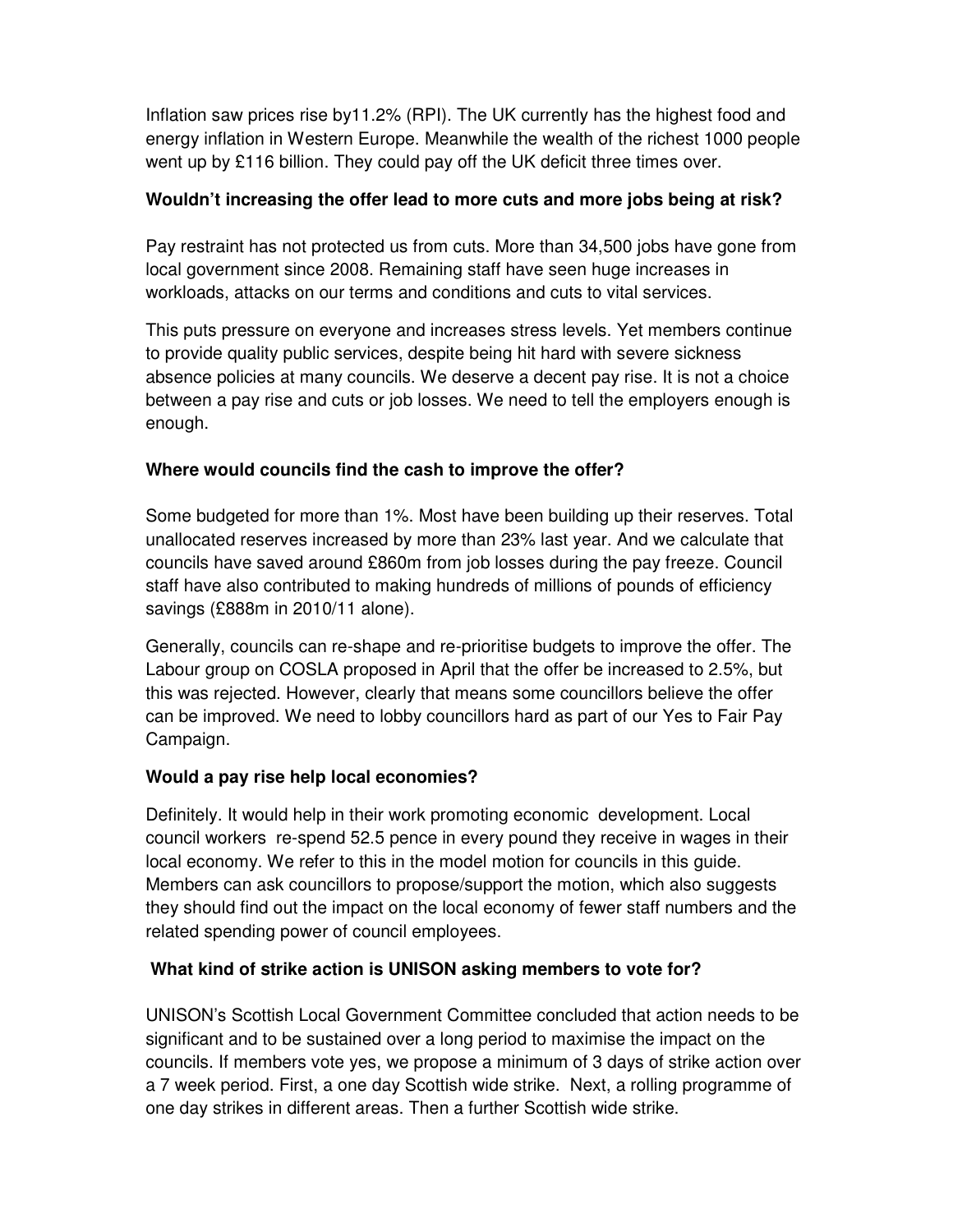## **What about selective action?**

Selective action is being considered. This is where smaller groups of members take strike action for longer periods of time or where members in key areas take further one day strikes. If necessary, it will be part of the programme. We are discussing which particular groups and what areas.

## **I can't really afford to lose pay on strike. Isn't there another way?**

No-one wants to take strike action and give up a day's pay each time. However, we can't afford to accept another year of pay restraint. As noted above, the 1% offer follows a rise of 0.65% in 2010 and two years of pay freeze. In that period, our pay has fallen in value by nearly 13%. We can't afford to keep on like this.

## **But if I lose 3 days' pay any increase won't make up for my loss.**

That depends on the increase but any increase will add to your pay, your overtime payments, your pension contributions and will be there not just this year but in future years too. And remember the employers also employers indicated that they want to link pay increases in future years to changes in terms and conditions. This could mean attacks on sick pay in future.

## **What about other unions?**

Unite are also balloting their members on strike action in line with UNISON.

## **Is this dispute only about pay?**

The vote for strike action is on the employer's pay offer and is designed to get an improved offer.

However, we are not fighting for a decent pay offer in isolation. The UK Coalition Government's austerity programme has led to public sector workers paying for a crisis that we didn't cause. Pay freezes, job losses, increased workloads, cuts in working tax credits and in-work benefits, huge rises in food and fuel costs.

Meanwhile bankers get their bonuses and the government plans to spend billions on replacing Trident missiles. Our employers have said they want to cut our sick pay and local councils are already cutting terms and conditions. A fight now over pay is the best way of showing councils and the government that we are not prepared to accept their attacks. There is a better way, but we need to fight for it.

## **Is strike action all UNISON is proposing?**

No. We are stepping up our campaign to persuade councillors across Scotland to support an improved offer. And branches are organising Fair Pay workplace Days of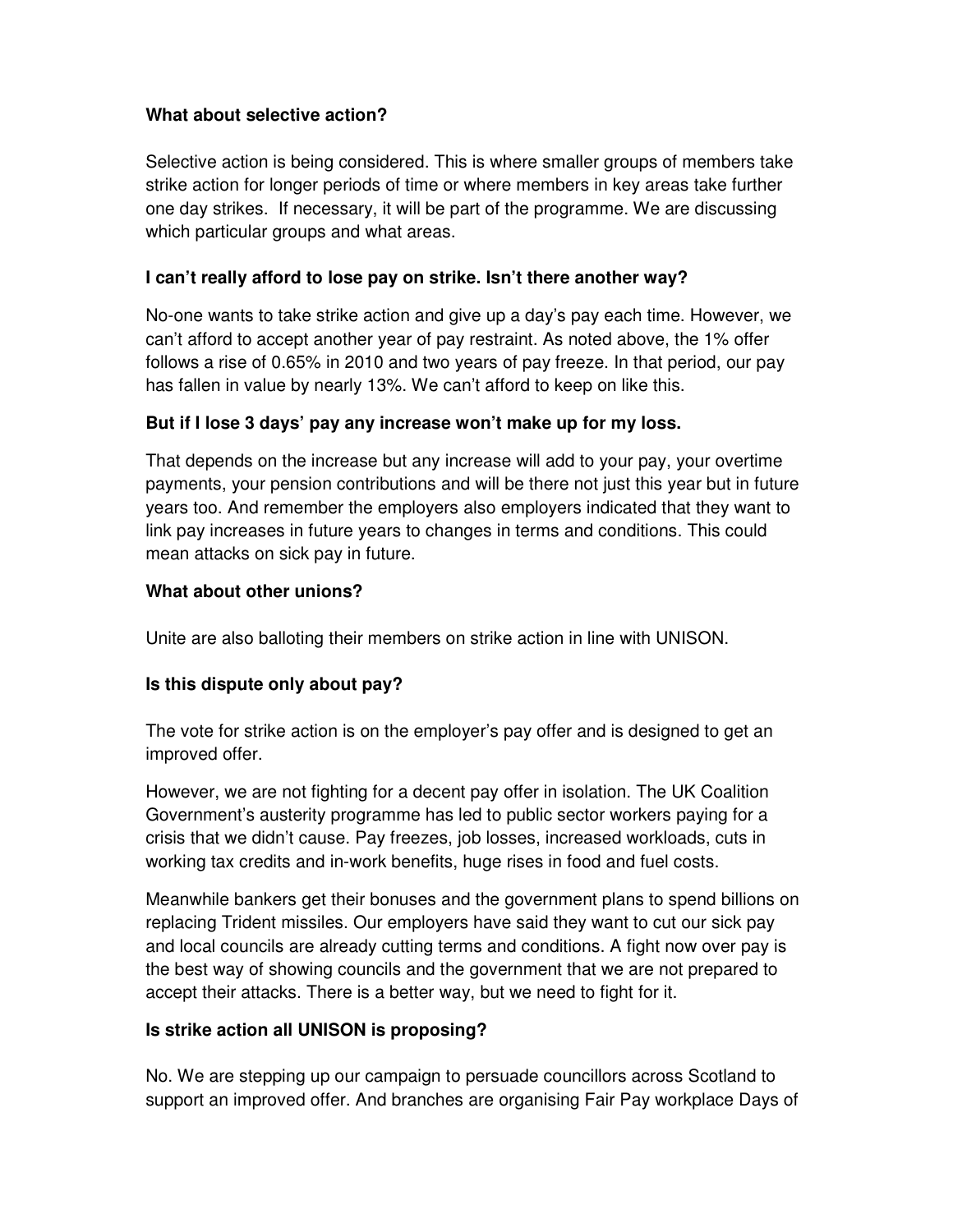Action on June 11 and 25. Our Fair Pay of Action in Dundee on 25 June is part of the STUC Austerity Uncovered – There is A Better Way nine days of action, 21-29 June.

thereisabetterway.org and There is a Better Way on Facebook

We are asking every member to contact your councillors – go to their surgery/send our model letter. And encourage all colleagues in your workplace to be UNISON members. www.joinunison.org Ask your workplace rep how you can be involved and use the Yes to Fair Pay posters and leaflets to make our case.

Full information, campaign materials, model letters & supporting facts are at www.unison-scotland.org.uk/localgovt/pay2013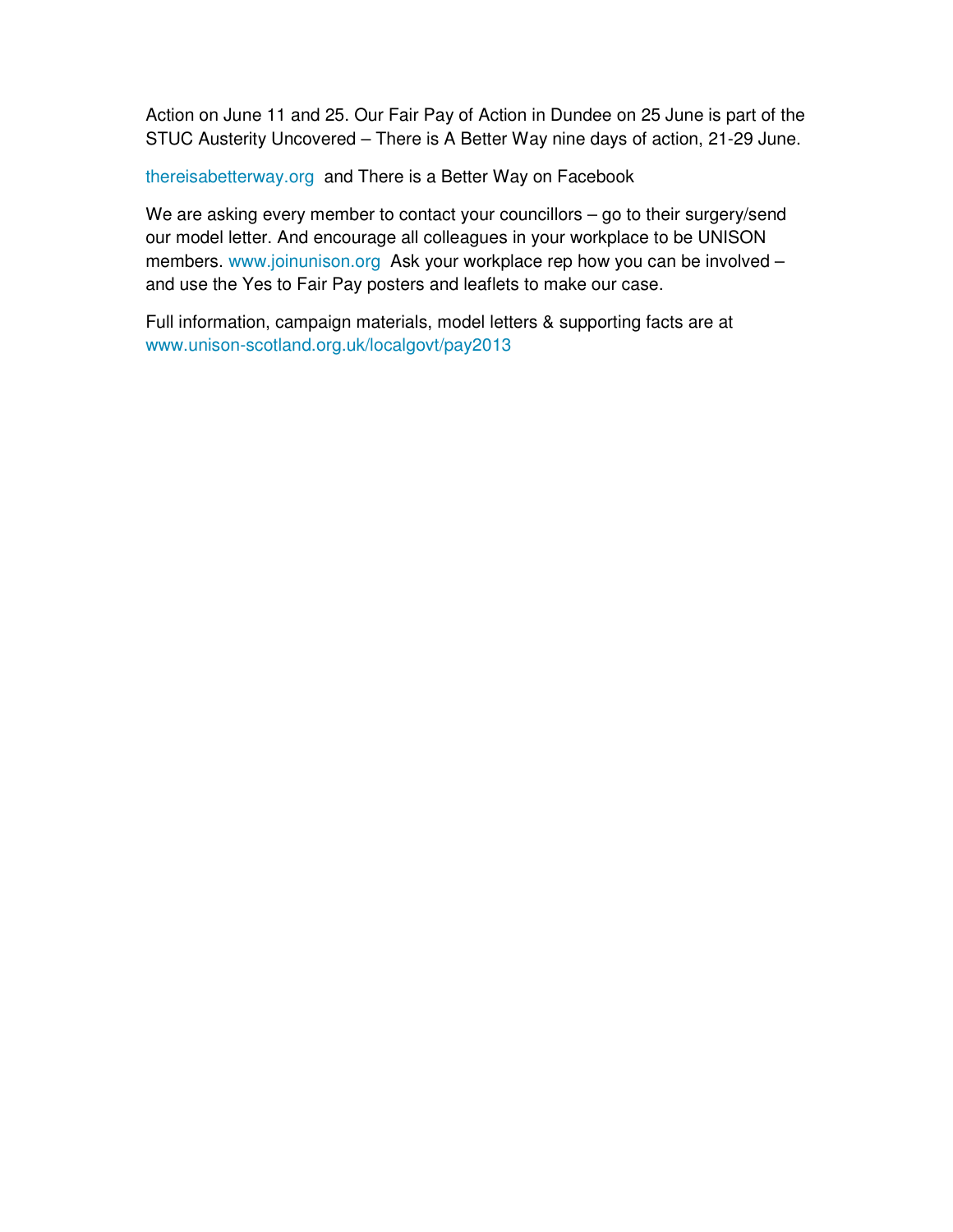|     |                                              | ----------------------------- |
|-----|----------------------------------------------|-------------------------------|
| TO: |                                              | ,,,,,,,,,,,,,,,,,,,,,,,,,,,,  |
|     |                                              | ,,,,,,,,,,,,,,,,,,,,,,,,,,,,  |
|     |                                              |                               |
|     | <b>THES ROW WAS A SCOUNTY</b><br><b>ELAY</b> |                               |
|     |                                              |                               |

**Dear Councillor,** 

#### **Say yes to Fair Pay for council workers**

UNISON is balloting members over strike action to win an improved pay offer. I am writing to ask you to please support hard working staff in their campaign for a fair pay increase and yearly rises in the Living Wage.

As you know, COSLA only offered a miserly 1%, yet the value of council workers' pay has fallen by nearly 13% in three years. We welcome the Living Wage part of the offer, but this needs to be consolidated by committing to annual increases.

We can provide a motion for you to propose at council and other meetings. Please support it if other councillors propose it. I note that the Labour group on COSLA proposed 2.5%. Although this was not carried, it shows that they believe money can be found to improve the offer.

Indeed, we know that some councils budgeted for more than 1%. Most have been building up reserves. Total unallocated reserves increased by 23% last year. And councils saved around £860 million from job losses during the pay freeze.

The motion points out the importance to the local economy of the spending power of local government workers, who spend more than half of their pay locally.

Fair pay for staff and properly implementing the Living Wage would be good for services and for the economy of this area. www.unison-scotland.org.uk/localgovt/pay2013

Yours sincerely,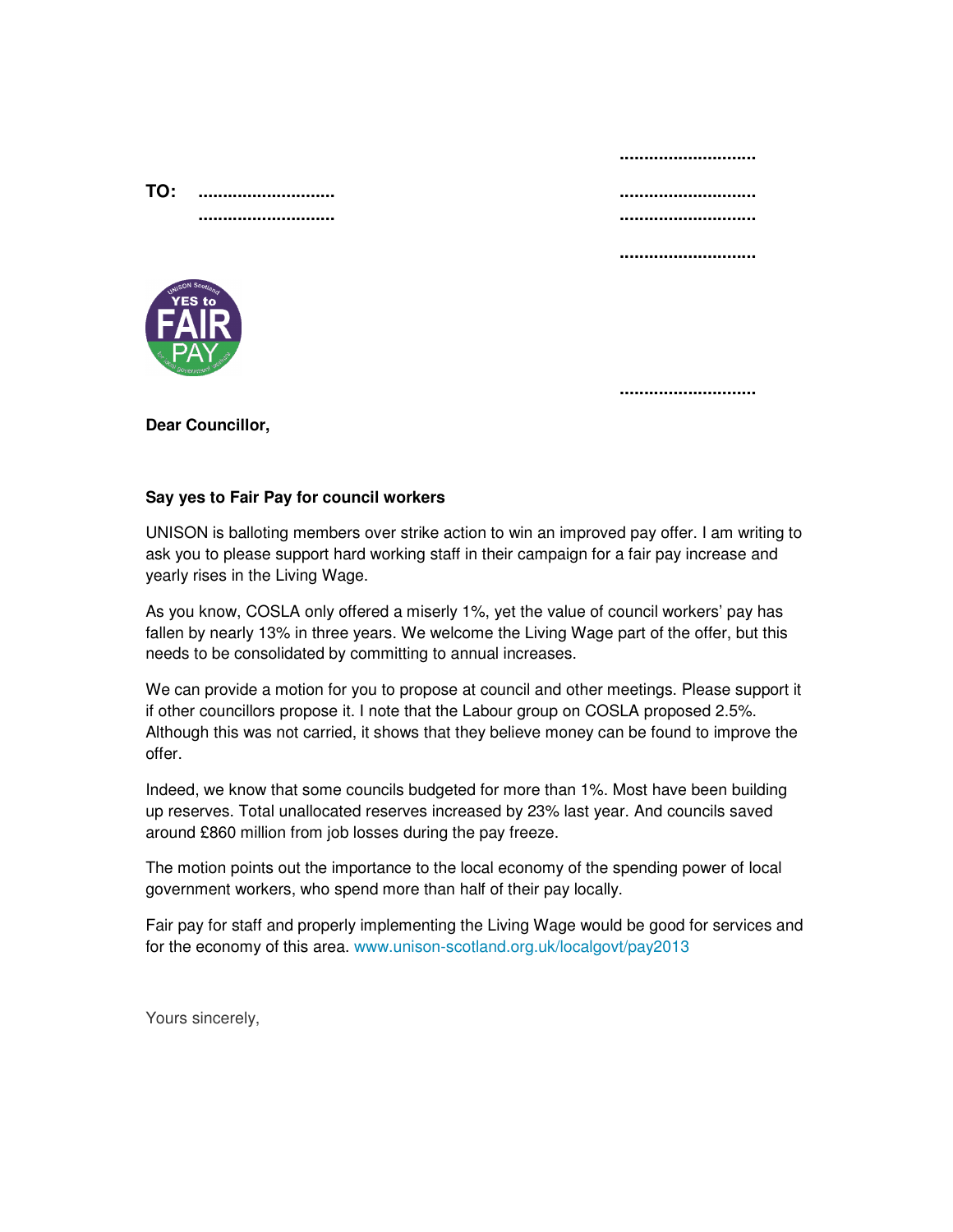## **Model motion**

For asking councillors to propose/support at council and other meetings.

Fair pay for council staff

This council values the contribution made to XXXX by its workforce - who continue to deliver high quality services despite diminishing resources and staff numbers.

Council notes the contribution staff have made to efficiency savings realised over the last three years.

Council notes the study by APSE on the Economic Footprint of Local Services, which estimates that local government employees re-spend 52.5p of every pound in their pay locally. Council recognises that in addition to the immense value delivered to the communities of XXXX by the services delivered by council staff, the wages that they spend are an important part of the local economy.

Council notes that, for the vast majority of council staff, the value of their wages has declined by more than 10% in the last three years.

This council believes that the current 1% pay rise and Living Wage offer from COSLA is inadequate and that fair pay for staff will be good for services and good for the economy of XXXX

Council therefore resolves to:

1. Support council staff in their campaign for a much improved pay rise for all local government staff across Scotland.

2. Take efforts to establish the impact on the local economy of reduced staff numbers and the declining spending power of council employees.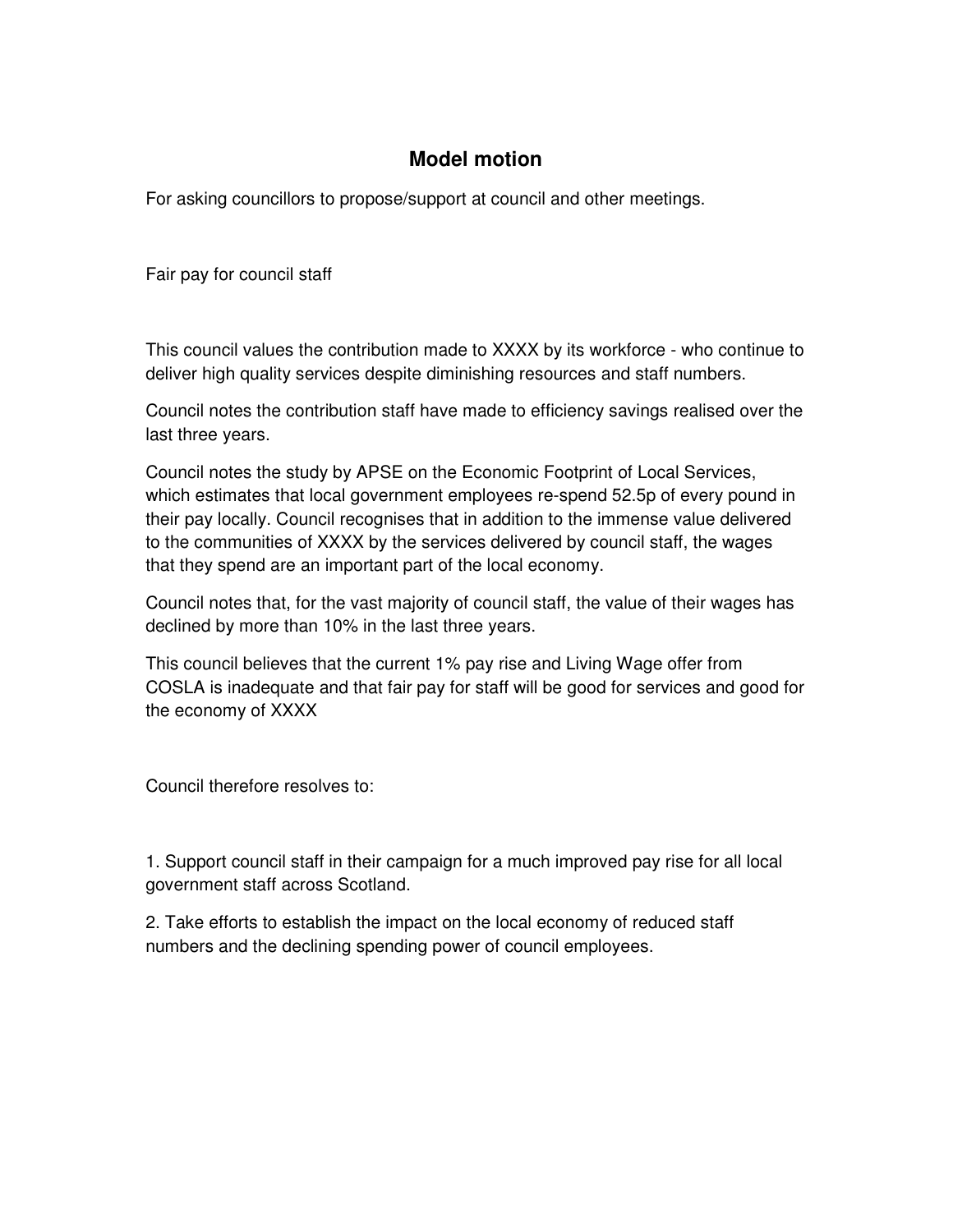## **Model news release**

Adapt as appropriate. For this or other releases, in the main release, or in notes to editors, try to include brief local relevant facts and figures. You will have some to hand from council papers. Some further details will come in news releases/briefings from UNISON Scotland during the campaign.

Remember to have some workers ready to tell their personal stories to reporters. We have a strong case and need to make it with real examples of how members are affected.

Council workers in Anytown launched (or stepped up) their campaign for fair pay today as they prepare to vote on strike action.

UNISON members were holding workplace meetings and surgeries and lobbying local councillors as part of a Fair Pay day of action.

The public services union is holding a strike ballot in July and August, asking members to support a minimum three days of strike action in the autumn. Members earlier rejected an offer of a 1% pay rise.

Branch secretary Ann Smith said that many members in Anytown are struggling to pay bills after the value of their pay fell by nearly 13% over three years.

She said: "Council staff here work extremely hard providing quality public services. We've had two years of pay freeze after a tiny 0.65% increase in 2010. And now we're only being offered 1%.

"We know there have been cutbacks. We see the effects locally all the time and are working under pressure after so many local government jobs have gone.

"But councils can afford it and we want to know why they don't value their staff more? Paying us a fair increase and making sure the lowest paid have a Living Wage that rises every year, will boost local economies here and in all the other council areas."

UNISON members are asking councillors to support fair pay for their workers.

Karen Brown, a classroom assistant, said her gas and electricity bills have soared and she finds it very difficult to afford childcare for her children Jane (4) and Alan (2).

She added: "It's not right that we are being offered so little when you see bankers getting bonuses, the rich getting richer and everyone knows the financial crisis was not the fault of ordinary workers.

"I am angry at being treated so badly and I will be voting yes for strike action. We deserve fair pay."

#### **ENDS**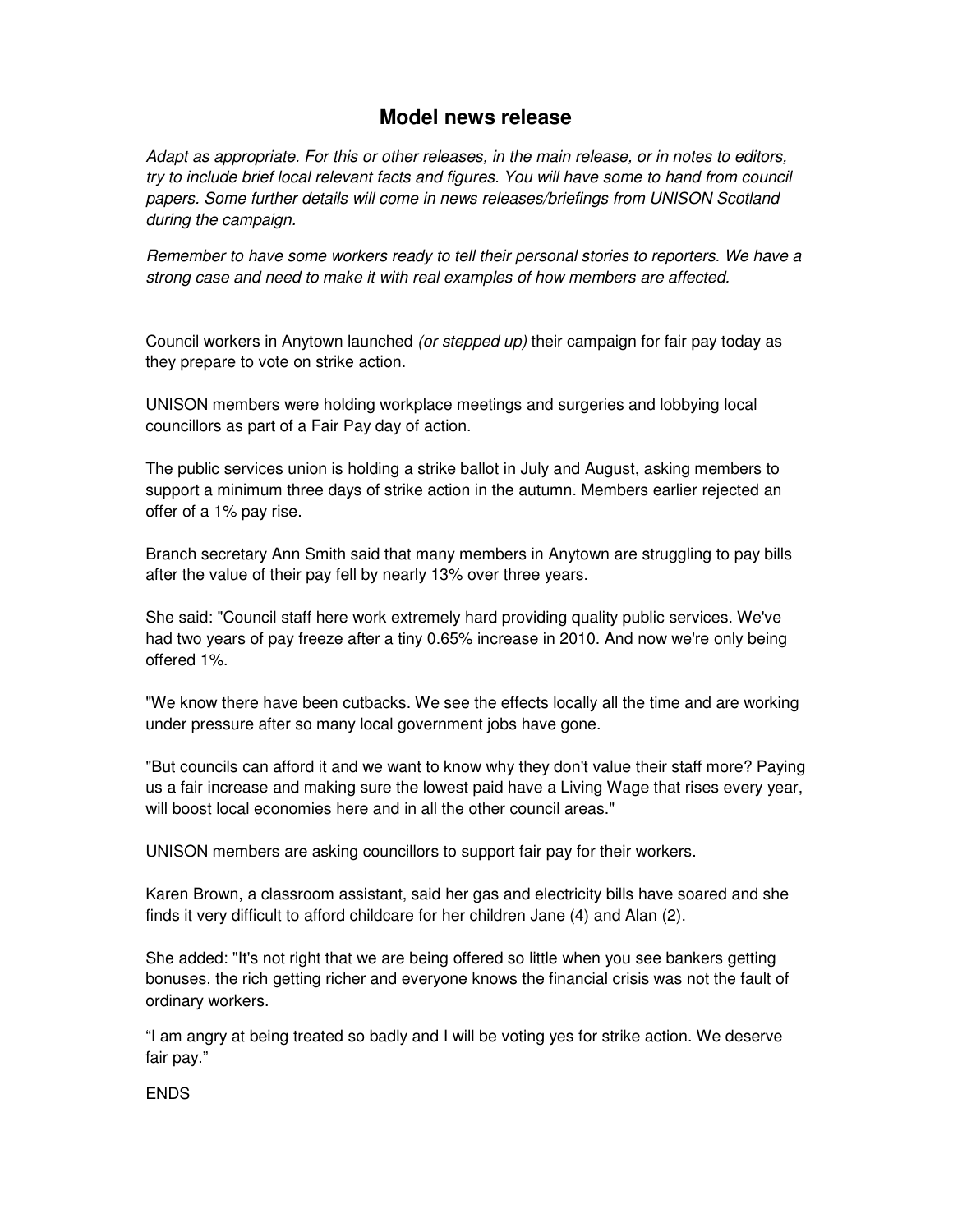#### **For information please contact:**

Contact information – including mobile nos - for branch secretary

#### **Notes to editors:** (select what is suitable/adapt for local references)

1. UNISON is Scotland's largest trade union representing 160,000 members working in the public sector in Scotland, including staff at all 32 local authorities.

2. The union's local government membership includes cooks, cleaners, classroom assistants, housing staff, library workers, cleansing and environmental protection staff, technicians and trading standards workers and early years workers and social work staff.

3. Members whose conditions are linked to local government pay and conditions are also being balloted.

4. The ballot will run from 3 July to 13 August, with a proposal, if members vote yes, of a minimum of three days of strike action over a seven week period in the autumn. Two of these would be national one day strikes and there would be a rolling programme of one day strikes around the country. Selective action is also being considered.

5. In the run up to the ballot opening, UNISON branches is holding two Fair Pay Days of Action in council workplaces around the country. These will be on June 11 and 25.

6. The June 25 Fair Pay Day events in Dundee also form part of the STUC's Austerity Uncovered -There is A Better Way nine days of action across Scotland, focusing on the effects of cuts to services and benefits.

7. Unite is also balloting members in local government.

**More information on our Fair Pay for Local Government 2013 campaign page: www.unison-scotland.org.uk/localgovt/pay2013** 

(branch website information as appropriate)